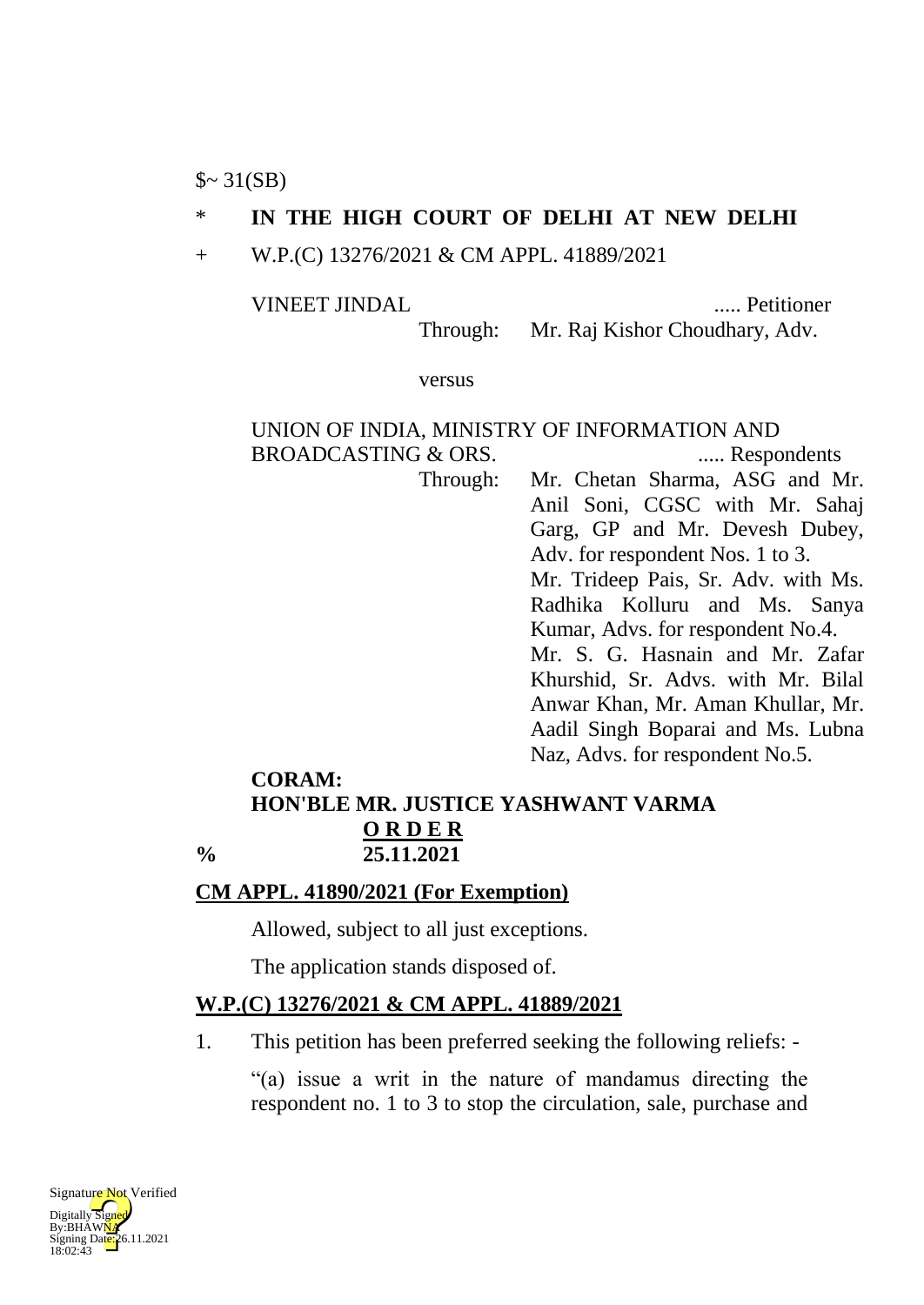publication of the book namely "sunrise over ayodhaya" written by the respondent no. 5 and published by the respondent no. 4 in any form, i.e., either printed or electronic, or

(b) issue any other appropriate writ, order or direction in the facts and circumstances of the case."

2. The petitioner contends that the State respondents have been derelict in the discharge of their functions in failing to stop the circulation, sale, purchase and publication of the book *"Sunrise Over Ayodhya"* authored by the fifth respondent. Learned counsel would contend that the writings contained in the aforementioned work falls foul of Article 19 of the Constitution. On being queried further by the Court of how Article 19 could be said to have been violated and since undisputedly that Article to the contrary guarantees freedom of speech and expression, he chose to fall back on Article 19(2). The Court finds itself unable to appreciate this submission since the said constitutional provision empowers the State to impose a reasonable restriction which otherwise may not impinge upon the salutary rights conferred by the principal clause of that Article. In exercise of the powers conferred by Article 19(2), the State admittedly has framed and put in place numerous statutory safeguards to ensure that public order and peace is maintained. It was then contended that the publication and circulation of the work may result in the breach of public peace and harmony and this would clearly warrant the Court issuing the writs as prayed for.

3. At the outset it may be noted that the allegations levelled and apprehensions expressed are not based on a holistic reading of the work authored by the fifth respondent. In fact the book in its entirety was not even placed before the Court for its consideration. The entire writ petition rests

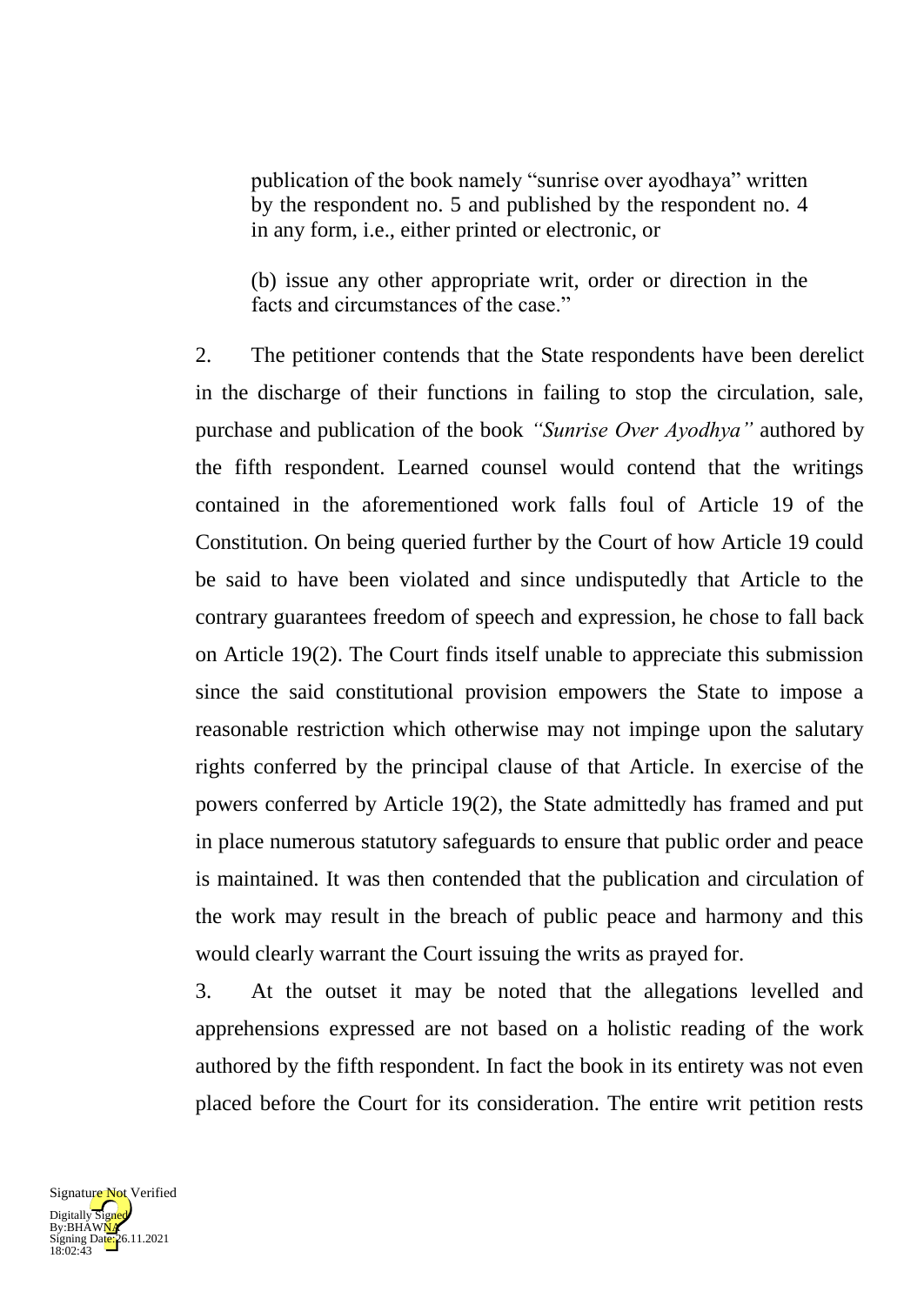solely on certain extracts appearing in Chapter Six of the publication. Even that Chapter has not been placed in its entirety before this Court. The Supreme Court has consistently held that while dealing with challenges like the present, it is imperative for the petitioner to establish that upon a comprehensive consideration of the literary work, it is manifest that it would violate the restrictions which are recognized to apply to the exercise of literary freedom. Reiterating this settled principle the Supreme Court in **N.** 

## **Radhakrishnan Vs. Union of India (2018) 9 SCC 725**observed: -

**30.** In *Samaresh Bose* v. *Amal Mitra* [*Samaresh Bose* v. *Amal Mitra*, (1985) 4 SCC 289 : 1985 SCC (Cri) 523], the question that arose before this Court was whether the accused persons had committed an offence under Section 292 IPC. In the said case, an author had written a novel under the caption *Prajapati* which was published in *Sarodiya Desh*. The contention before the trial court was that the novel was obscene and both the accused persons, namely, the author and the publisher had sold, distributed, printed and exhibited the same. The accused persons who faced trial stood convicted. Their conviction was affirmed by the High Court. This Court, while dealing with the issue for the purpose of deciding the question of obscenity in any book, story or article, opined : (SCC pp. 313-14, para 29)

"*29.* … The decision of the court must necessarily be on an objective assessment of the book or story or article as a whole and with particular reference to the passages complained of in the book, story or article. The court must take an overall view of the matter complained of as obscene in the setting of the whole work, but the matter charged as obscene must also be considered by itself and separately to find out whether it is so gross and its obscenity so pronounced that it is likely to deprave and corrupt those whose minds are open to influence of this sort and into whose hands the book is likely to fall.. …"

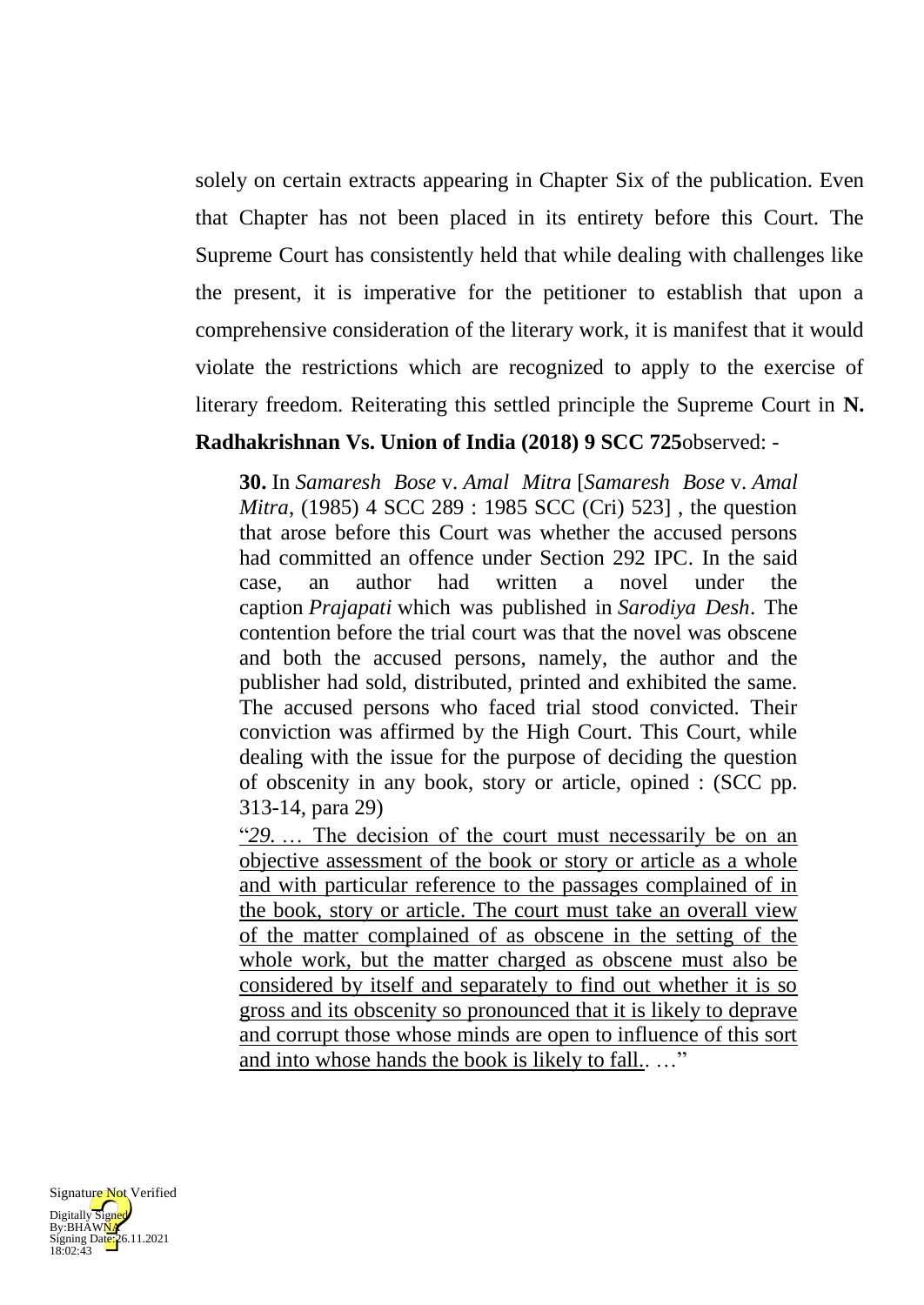4. That then leaves the Court to consider whether the writ petition itself is liable to be entertained let alone notices being issued to the respondents here.

5. In the considered opinion of this Court, the freedom of speech and expression as conferred and guaranteed by Article 19 of the Constitution must be zealously protected by Courts unless it is conclusively established that the work would fall foul of the constitutional or statutory restrictions on the exercise of that right which apply. A democracy governed by the rule of law would be placed in serious peril if creative voices were stifled or intellectual freedom suppressed or suffocated. The freedoms guaranteed by Article 19 are not liable to be freely expressed only if they fall in line with a majoritarian view. The right to dissent or to have and express a contrarian view with respect to current affairs or historical events are the essence of a vibrant democracy. That fundamental and precious right guaranteed by our Constitution can neither be restricted nor denied merely on the perceived apprehension of the view being unpalatable or disagreeable to some. The freedom to freely express ideas and opinions cannot be permitted to be overshadowed by the ominous cloud of being non-conformist. These principles were eloquently expressed by three learned Judges of the Supreme Court in **N. Radhakrishnan** in the following terms:-

**27.** Literature can act as a medium to connect to the readers only when creativity is not choked or smothered. The free flow of the stream of creativity knows no bounds and imagination brooks no limits. A writer or an artist or any person in the creative sphere has to think in an unfettered way free from the shackles that may hinder his musings and ruminations. The writers possess the freedom to express their

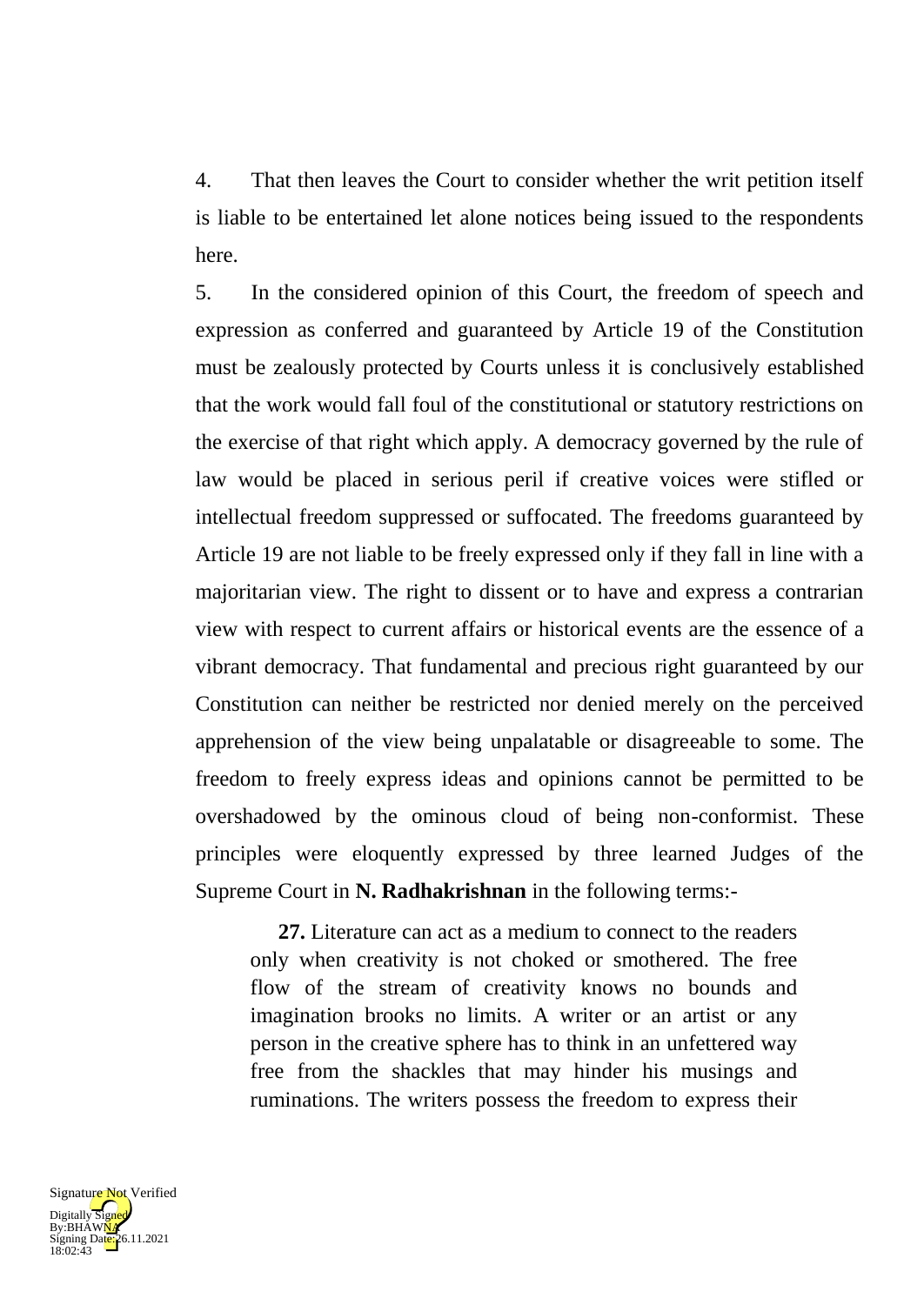views and imagination and readers too enjoy the freedom to perceive and imagine from their own viewpoint. Sans imagination, the thinking process is conditioned.

**28.** Creative voices cannot be stifled or silenced and intellectual freedom cannot be annihilated. It is perilous to obstruct free speech, expression, creativity and imagination, for it leads to a state of intellectual repression of literary freedom thereby blocking free thought and the fertile faculties of the human mind and eventually paving the path of literary pusillanimity. Ideas have wings. If the wings of free flow of ideas and imagination are clipped, no work of art can be created. The culture of banning books directly impacts the free flow of ideas and is an affront to the freedom of speech, thought and expression. Any direct or veiled censorship or ban of book, unless defamatory or derogatory to any community for abject obscenity, would create unrest and disquiet among the intelligentsia by going beyond the bounds of intellectual tolerance and further creating danger to intellectual freedom thereby gradually resulting in "intellectual cowardice" which is said to be the greatest enemy of a writer, for it destroys the free spirit of the writer. It shall invite a chilling winter of discontent. We must remember that we live not in a totalitarian regime but in a democratic nation which permits free exchange of ideas and liberty of thought and expression. It is only by defending the sacrosanct principles of free speech and expression or, to borrow the words of Justice Louis Brandeis, "the freedom to think as you will and to speak as you think" and by safeguarding the unfettered creative spirit and imagination of authors, writers, artists and persons in the creative field that we can preserve the basic tenets of our constitutional ideals and mature as a democratic society where the freedoms to read and write are valued and cherished.

**37.** It would usher in a perilous situation, if the constitutional courts, for the asking or on the basis of some